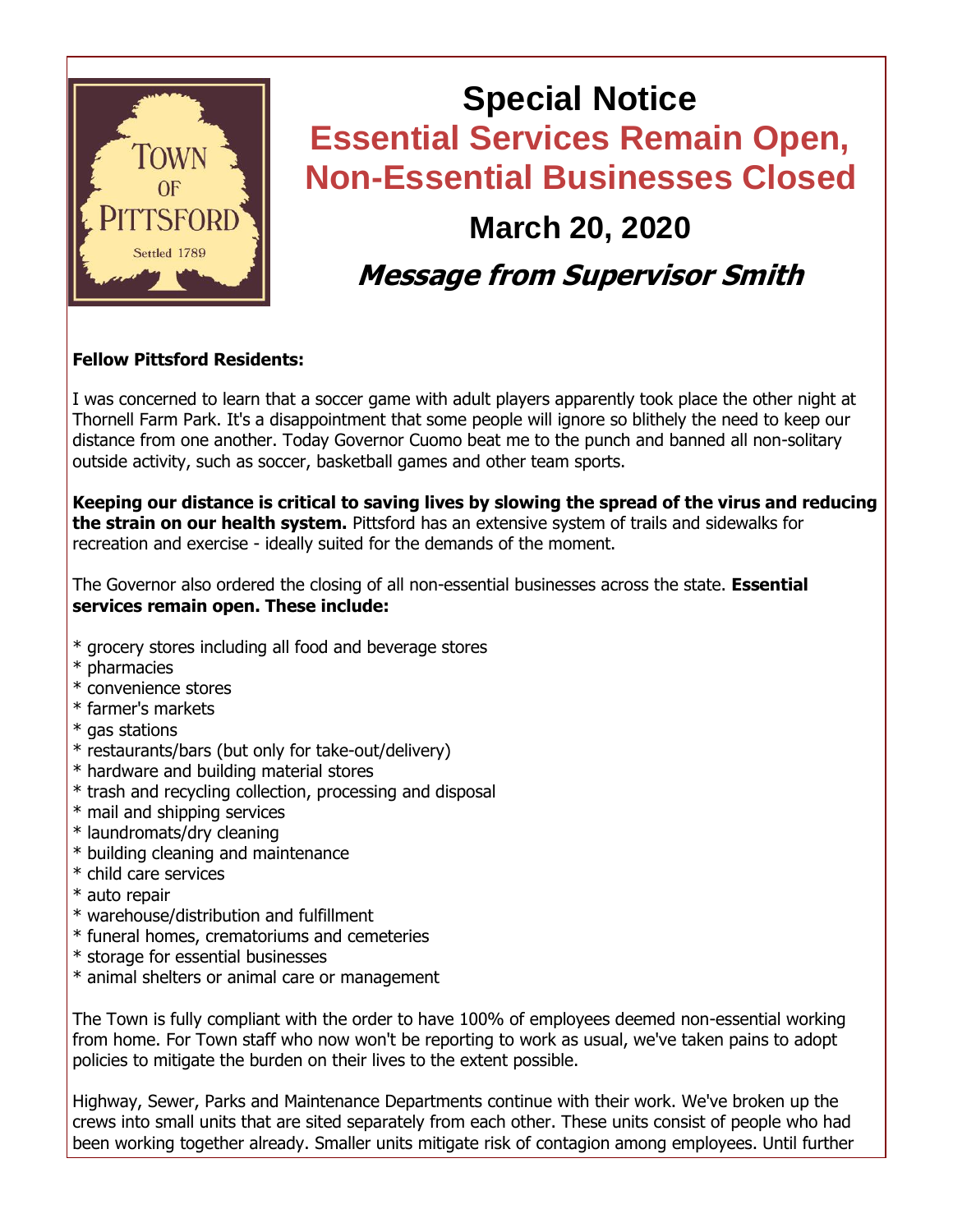notice, road repairs proceed, sidewalk construction continues and leaf and yard debris collection continues. Soon you'll receive the Town's annual mailing showing the pickup schedule for 2020.

We're prepared to handle problems caused by high winds tonight.

The Town Clerk's office is maintaining regular hours. You can pay taxes by mail or by using the drop slot immediately to the right of the front door of Town Hall. You can conduct all other business with the Clerk's office by phone. The number is 248-6210.

We're working with our Senior Center, the Pittsford Food Cupboard, Pittsford Youth Services, The Highlands, Cloverwood and Heather Heights to distribute hand sanitizer obtained from the State and to help in other ways.

If you have a friend or neighbor who's vulnerable in one way or another or who you think might benefit from some help, please call them them to see what you can do. What we're hearing at Town Hall about neighbors helping neighbors speaks highly of the kind of town we are.

The advice and direction we've been receiving from Governor Cuomo and County Executive Bello and their staffs have been exemplary. A tremendous help to us all. I thank them both.

You know as well as I do that the situation changes every day, and rapidly. I'll keep you updated.

Wash your hands.

Stay home.

Stay well.

### **Town Facility Closures**

**Spiegel Pittsford Community Center** - building is closed and all programs canceled until further notice.

**Pittsford Community Library** - building is closed and all programs canceled until further notice, online resources available at [www.townofpittsford.org/home-library-resources.](http://r20.rs6.net/tn.jsp?f=001xvelAUVMfisbHvbAhuySXdhkUEbWSzucYvCZUS7iRRXlXJeI_3FD4J37ayWJUJrhat5jlNEJemZIbaBtq2qmI6wng_ZDxhkSJjfAqAchNqePOCy98NUv5gNh6J9pXVlZwWs4mpLA5WY3fjZZNz_ZthptsinxKb_gAxM2wUMGREYykSFPWN_CshHddEvSJ0L65TTtsq_eFIshyzR9ZiRW5KvdKqvsuj-bbVRLCDq7yFjrqSh5VlY1v_wsDunDBYmr-TAzY7VBVZzm4sCCHsHUuwXZByJk3fFVCmciLaFa_iIRxrj98p_fPWijVoW4Hk0M52WbOJREHwD8uZYneHXOKvqH1G5vp-u22pu34f7NinOsXguuDJYiC0PNBQac20S8wB6nBv4hjN-PFilE_2dz4AHFT29tTYOnJr1YPcYf1dd3jAv_2n4-ma84C2xbkpsYdJ1bItBzteqi3xyHGfHz7QVFQmtk5lYqbtpTL_w-aRE=&c=QV-tdkA2bJoC7NN6BVocVDd-WtdC0Gotiv-UhbI3N5bZ2ltGRQOLgA==&ch=s2j2uluecIDfKlk8oBDmp2ubSZwSy8FV3FoDgIhBI2aVHejBYrxQZQ==) For virtual children's programming check the Library's Facebook page [www.facebook.com/PittsfordLibrary/.](http://r20.rs6.net/tn.jsp?f=001xvelAUVMfisbHvbAhuySXdhkUEbWSzucYvCZUS7iRRXlXJeI_3FD4BV0jjJvAkuWYbkZudmyVuyns5M_l0E6Hca7QJn_sdQNOsx8VhxhC-0GBfV7vV8sWJD9ljGl4qROOId0fnpCbgwssN1q1EAfcbp0igdfJ5pW-LXBac_YXI75wwBvjUHFiH5zI9MFufsZ5vYxFFiTnNk=&c=QV-tdkA2bJoC7NN6BVocVDd-WtdC0Gotiv-UhbI3N5bZ2ltGRQOLgA==&ch=s2j2uluecIDfKlk8oBDmp2ubSZwSy8FV3FoDgIhBI2aVHejBYrxQZQ==) The Book Drop return area is closed. All items checked out after February 3 will now have a due date of May 18 and can be returned then. For other updates visit the Library's Updates page at [https://tinyurl.com/vg242of.](http://r20.rs6.net/tn.jsp?f=001xvelAUVMfisbHvbAhuySXdhkUEbWSzucYvCZUS7iRRXlXJeI_3FD4BV0jjJvAkuWI98kWltdkw6G7nKzfkZoHTEW0mj1_khgFReZv5iqvD26Hm8XX_1-opxVaG7m4vyKjjd4IFMNfUBfIFxUuEANS-y0NOibbGW7X_PHC9zu0g77P1xRUkVLbA==&c=QV-tdkA2bJoC7NN6BVocVDd-WtdC0Gotiv-UhbI3N5bZ2ltGRQOLgA==&ch=s2j2uluecIDfKlk8oBDmp2ubSZwSy8FV3FoDgIhBI2aVHejBYrxQZQ==)

**Town Hall** building is closed to the public until further notice but remains staffed to handle business online and by mail, phone, email and the "drop slot" to the right of the front door of Town Hall.

**Town Clerk:** All services of the Town Clerk are available online, by mail, phone and email. If necessary, an appointment can be arranged. Contact at 248-6214 or [ldillon@townofpittsford.org,](mailto:ldillon@townofpittsford.org) mail materials to Pittsford Town Clerk's Office, 11 South Main Street, Pittsford NY 14534. Services info at [www.townofpittsford.org/home-clerk.](http://r20.rs6.net/tn.jsp?f=001xvelAUVMfisbHvbAhuySXdhkUEbWSzucYvCZUS7iRRXlXJeI_3FD4J37ayWJUJrh-GZlT9PP835vX23bDRviZ8gowM4WRx43V4PwpIvR3IpNAF-4yI4Gq3rvxzLGKj8KtIuIWHJ8MTa3n1qhCg6ZvxjMsCmN4OyDpvP0mk5HEj2uuCYtiP7VgGksBuLKh2Dopq7rKCFbPdR1f3-VFkhNNdGZeCJho4G5aPimkCL3AWcmeApqgfGsBTg169MVjgIamJxp6tR31KaiwnpRUXJDGg7sVuiWcBvVL5ITwbiQuNTATfXLtZ7_Tnzz_TRvOZi5CN6srVxCRR0cExUx2vuPqvqk5UPPHiS_ZzwbUb9TZNbwvBbUQGwFbm5MIB1hXFNAnMOKMuIIY3ZD3yolPyJHootFKovCIYLdyFE04tWBEORr3bepVlEqICL6diwW0Dh-WZ0FZjNibeB6kJ1CTURqeg==&c=QV-tdkA2bJoC7NN6BVocVDd-WtdC0Gotiv-UhbI3N5bZ2ltGRQOLgA==&ch=s2j2uluecIDfKlk8oBDmp2ubSZwSy8FV3FoDgIhBI2aVHejBYrxQZQ==)

**King's Bend Park Lodges and the Mile Post School:** are closed to the public until further notice, as these sites are being used as Public Works crew operation centers.